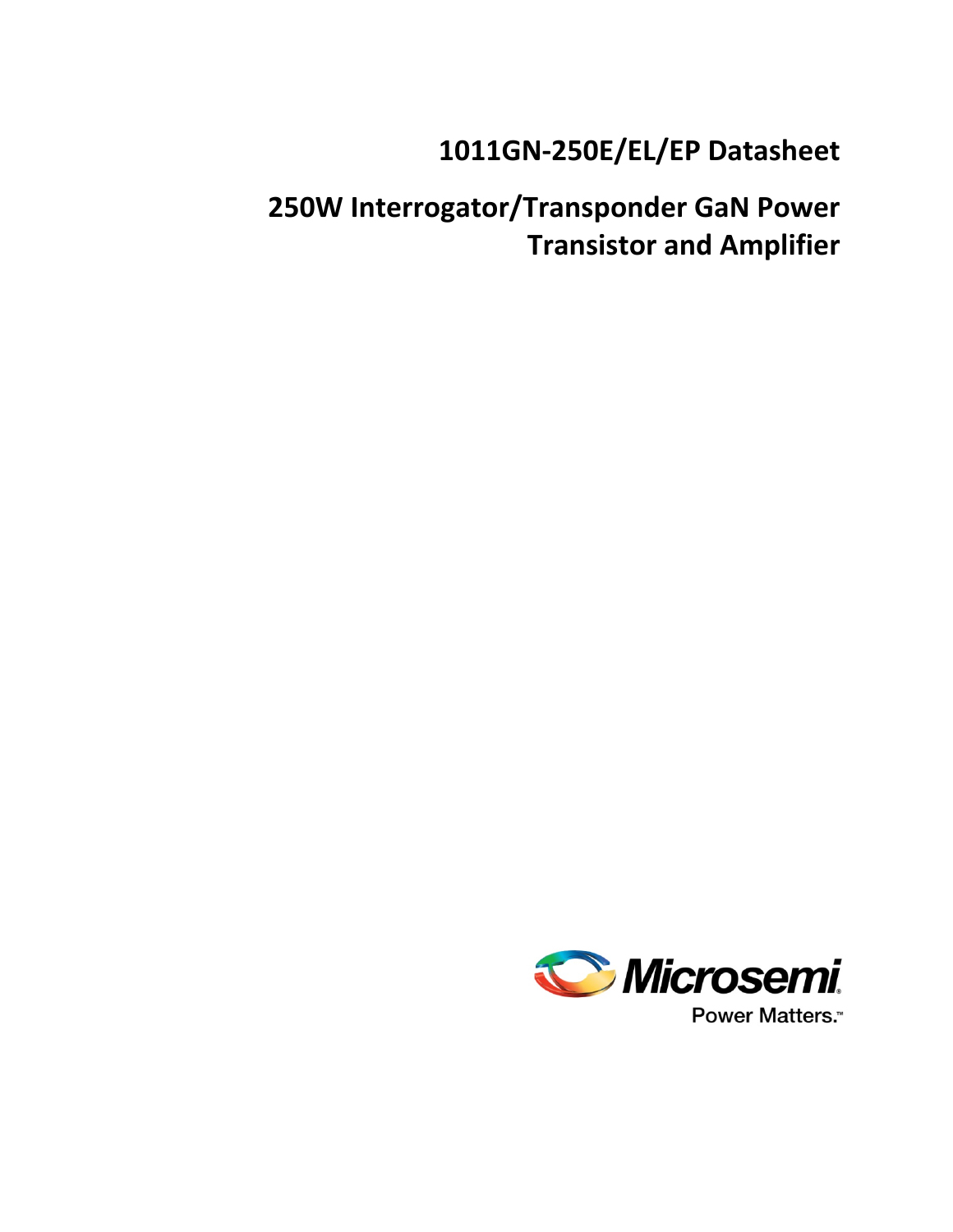

Microsemi makes no warranty, representation, or guarantee regarding the information contained herein or the suitability of its products and services for any particular purpose, nor does Microsemi assume any liability whatsoever arising out of the application or use of any product or circuit. The products sold hereunder and any other products sold by Microsemi have been subject to limited testing and should not be used in conjunction with mission-critical equipment or applications. Any performance specifications are believed to be reliable but are not verified, and Buyer must conduct and complete all performance and other testing of the products, alone and together with, or installed in, any end-products. Buyer shall not rely on any data and performance specifications or parameters provided by Microsemi. It is the Buyer's responsibility to independently determine suitability of any products and to test and verify the same. The information provided by Microsemi hereunder is provided "as is, where is" and with all faults, and the entire risk associated with such information is entirely with the Buyer. Microsemi does not grant, explicitly or implicitly, to any party any patent rights, licenses, or any other IP rights, whether with regard to such information itself or anything described by such information. Information provided in this document is proprietary to Microsemi, and Microsemi reserves the right to make any changes to the information in this document or to any products and services at any time without notice.



**Microsemi Corporate Headquarters** One Enterprise, Aliso Viejo, CA 92656 USA Within the USA: +1 (800) 713-4113 Outside the USA: +1 (949) 380-6100 Sales: +1 (949) 380-6136 Fax: +1 (949) 215-4996 E-mail: **[sales.support@microsemi.com](mailto:sales.support@microsemi.com) [www.microsemi.com](http://www.microsemi.com/)**

#### **About Microsemi**

Microsemi Corporation (Nasdaq: MSCC) offers a comprehensive portfolio of semiconductor and system solutions for communications, defense & security, aerospace and industrial markets. Products include high-performance and radiation-hardened analog mixed-signal integrated circuits, FPGAs, SoCs and ASICs; power management products; timing and synchronization devices and precise time solutions, setting the world's standard for time; voice processing devices; RF solutions; discrete components; enterprise storage and communication solutions, security technologies and scalable anti-tamper products; Ethernet solutions; Power-over-Ethernet ICs and midspans; as well as custom design capabilities and services. Microsemi is headquartered in Aliso Viejo, Calif., and has approximately 4,800 employees globally. Learn more a[t www.microsemi.com.](http://www.microsemi.com/)

©2016 Microsemi Corporation. All rights reserved. Microsemi and the Microsemi logo are registered trademarks of Microsemi Corporation. All other trademarks and service marks are the property of their respective owners.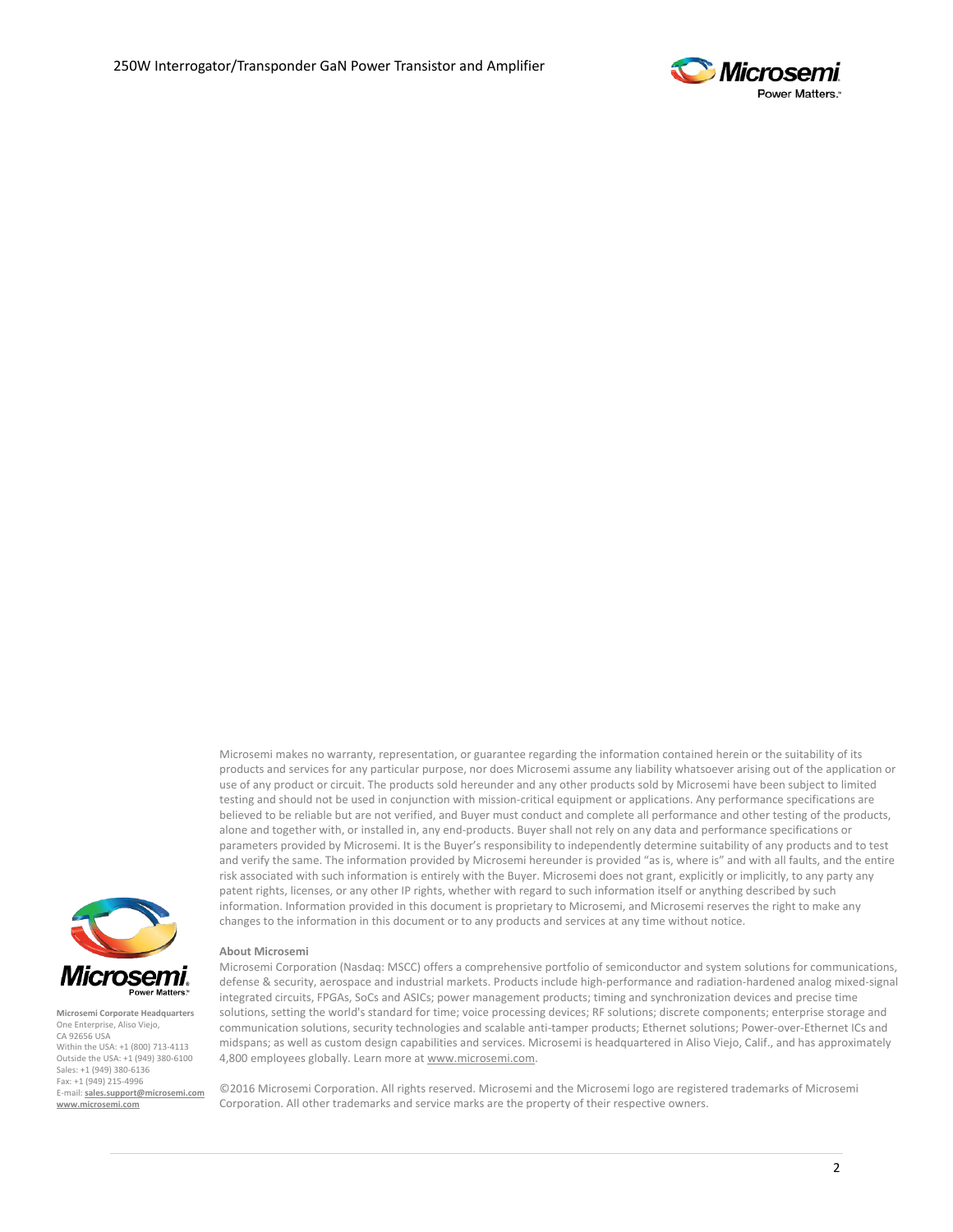

## <span id="page-2-0"></span>**Revision History**

### <span id="page-2-1"></span>**1.1 Revision 1.0**

Revision 1.0 was the first publication of this document.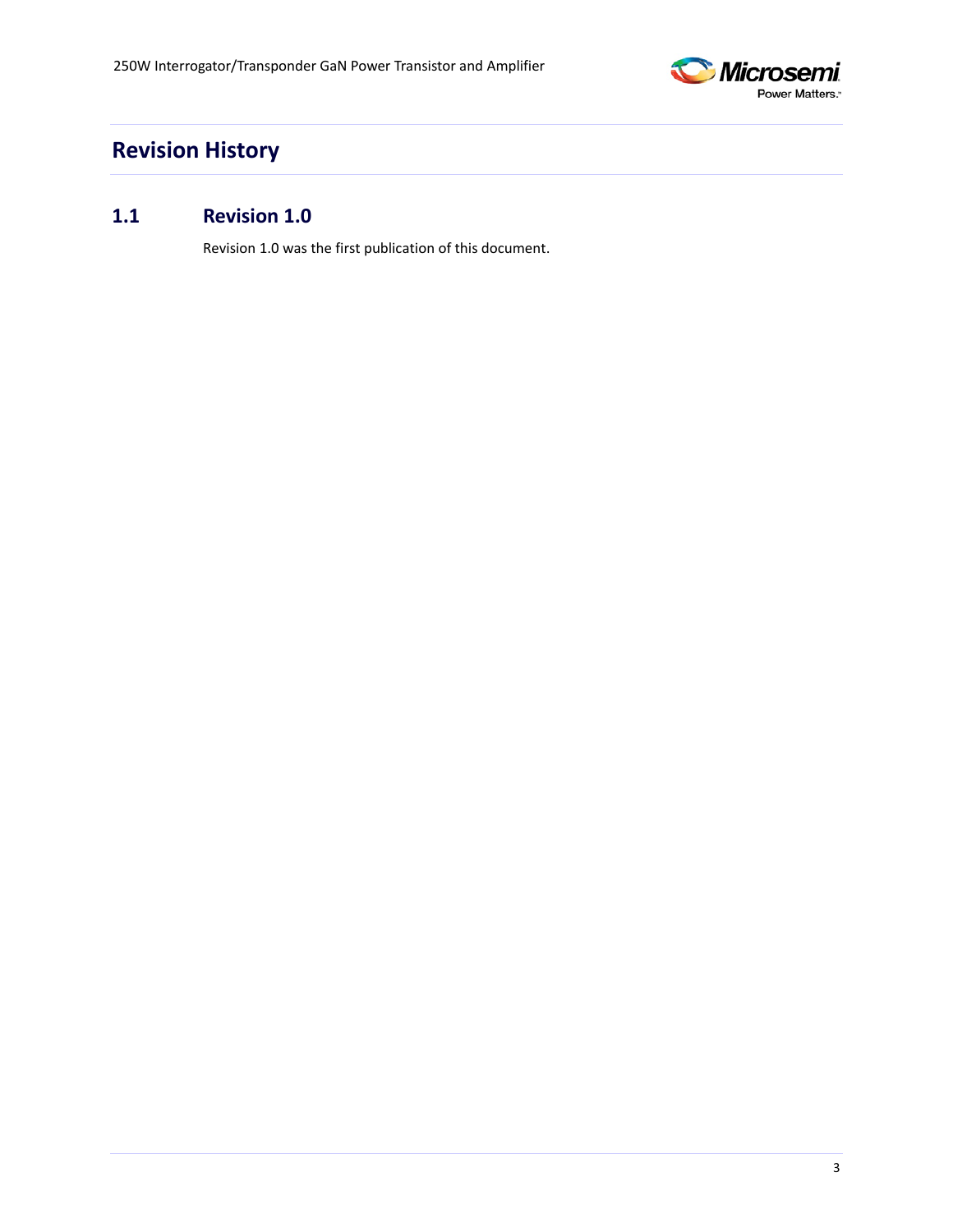

## **Contents**

|                | 1.1 |       |
|----------------|-----|-------|
| $\overline{2}$ |     |       |
|                | 2.1 |       |
|                |     | 2.1.1 |
| 3              |     |       |
|                | 3.1 |       |
|                | 3.2 |       |
|                | 3.3 |       |
|                | 3.4 |       |
|                | 3.5 |       |
| 4              |     |       |
| 5.             |     |       |
|                | 5.1 |       |
| 6              |     |       |
|                | 6.1 |       |
|                | 6.2 |       |
|                | 6.3 |       |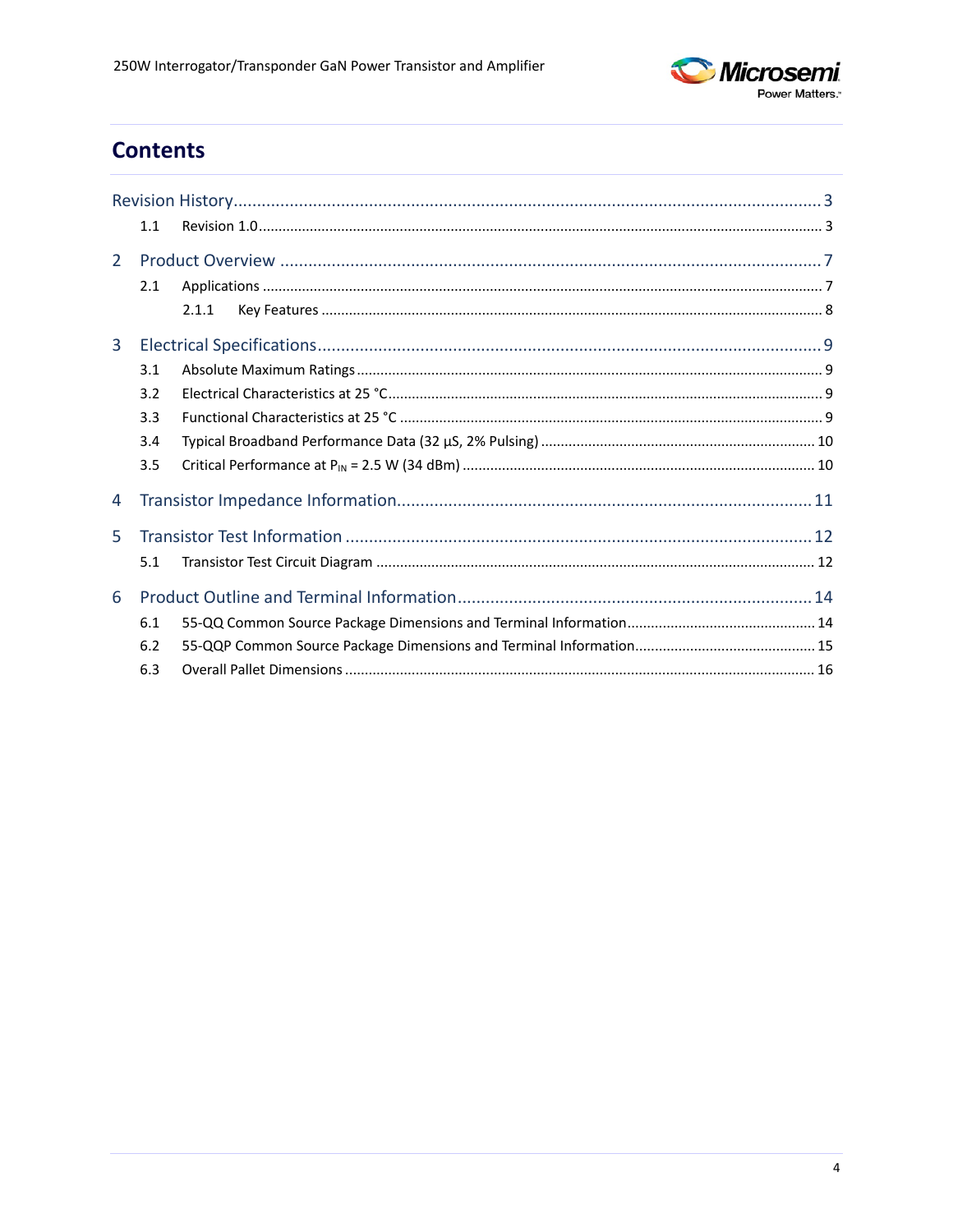

# **List of Figures**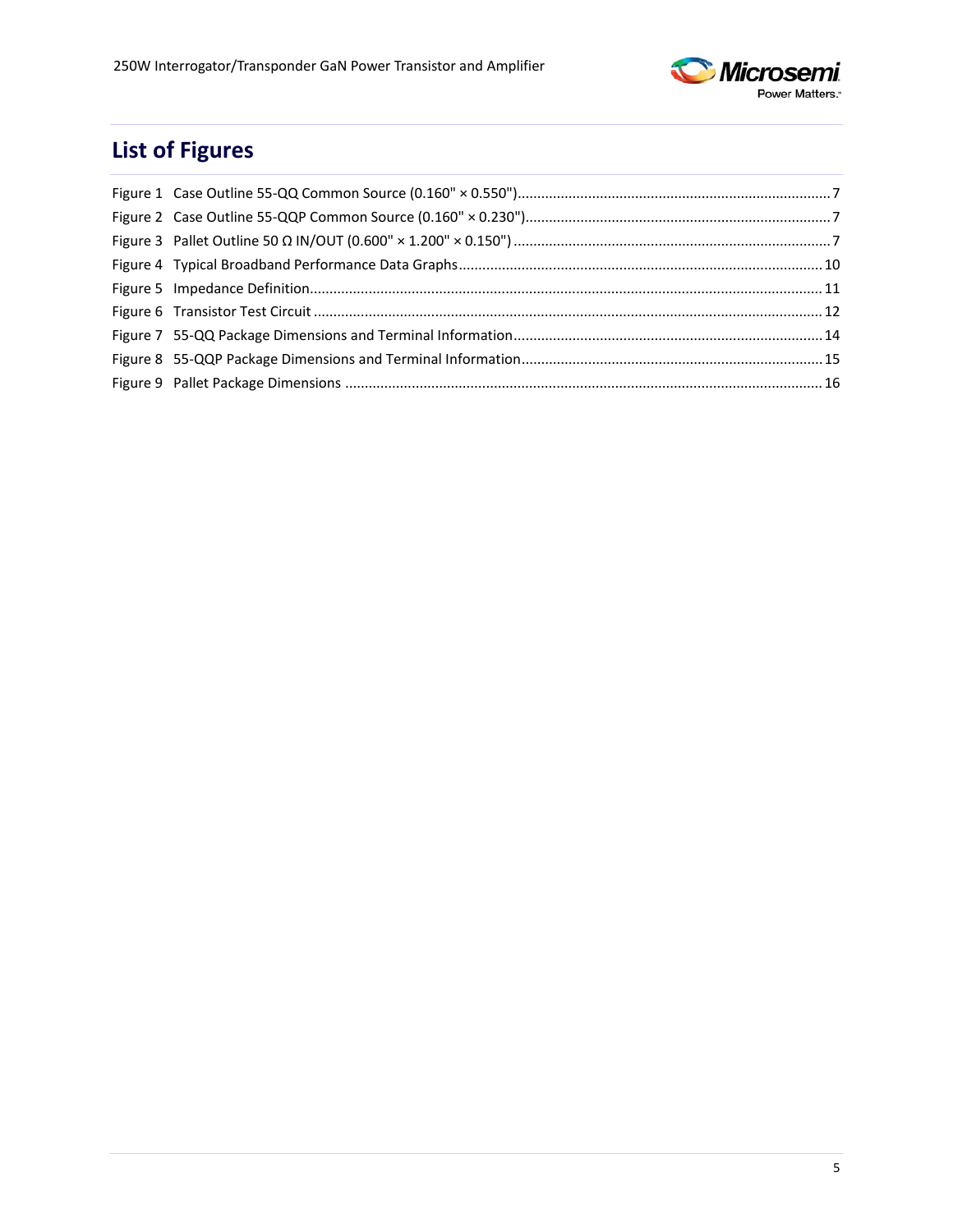

## **List of Tables**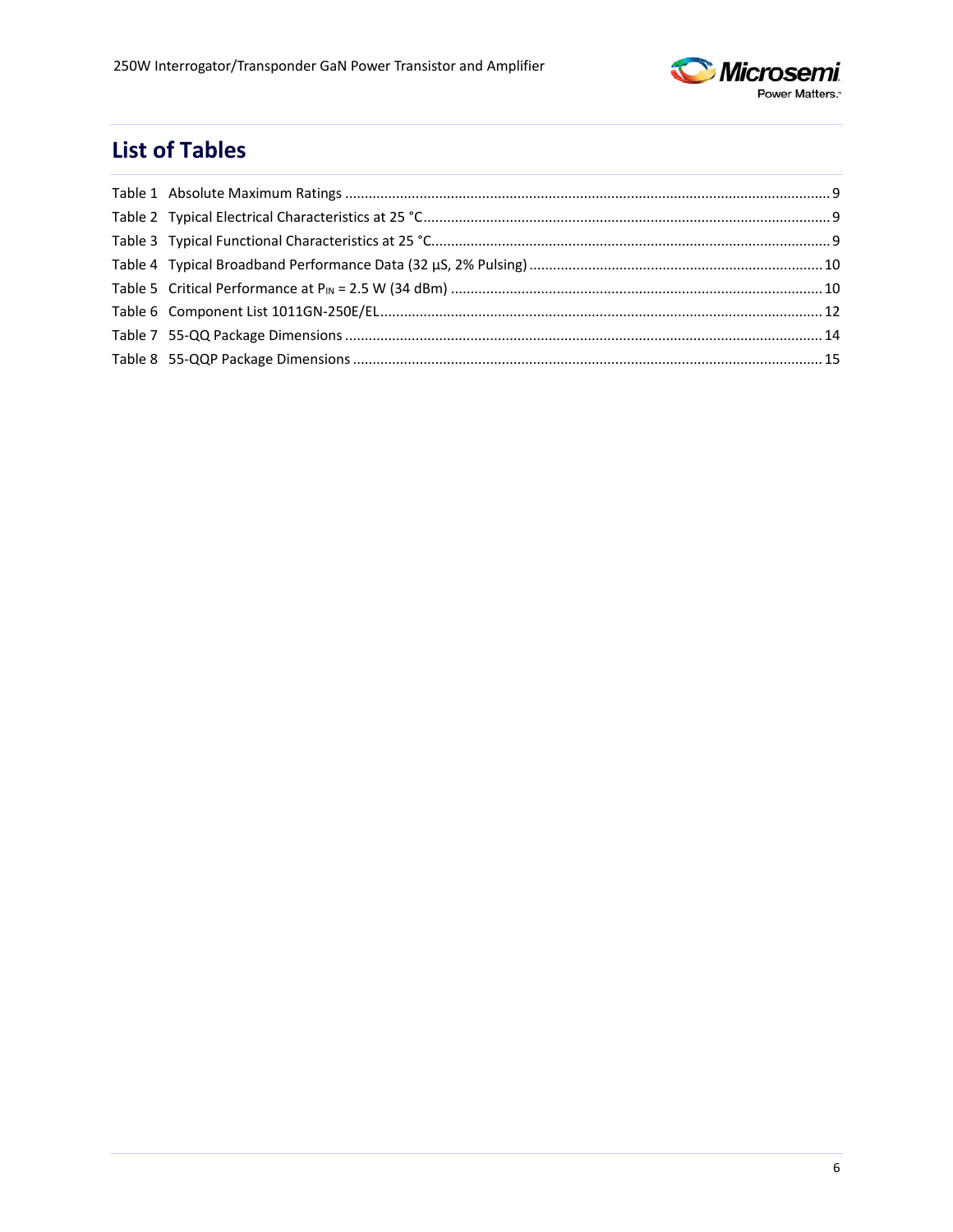

## <span id="page-6-0"></span>**2 Product Overview**

The 1011GN-250E/EL/EP is an internally matched, common source, Class AB, GaN on SiC HEMT transistor/pallet amplifier capable of providing over 20.5 dB typical gain, 250 W of pulsed RF output power under several pulse formats including mode-S ELM across the 1030 to 1090 MHz band. The transistor has internal pre-match for optimal performance and is hermetically sealed. Available in two package types, both the bolt-down flange 55-QQ package and the solder-down earless flange 55-QQP package, as well as mounted in a 50 Ω IN/OUT pallet, the transistor is designed specifically for IFF, Mode-S, TCAS, and avionics secondary radar applications, and it utilizes gold metallization and eutectic die attach to provide the highest reliability and superior ruggedness. Export Classification: EAR-99.

<span id="page-6-2"></span>**Figure 1 Case Outline 55-QQ Common Source (0.160" × 0.550")**



**Figure 2 Case Outline 55-QQP Common Source (0.160" × 0.230")**

<span id="page-6-3"></span>

**Figure 3 Pallet Outline 50 Ω IN/OUT (0.600" × 1.200" × 0.150")**

<span id="page-6-4"></span>

### <span id="page-6-1"></span>**2.1 Applications**

The 1011GN-250E and 1011GN-250EL transistors and the 1011GN-250EP pallet are specifically designed for IFF, Mode-S, TCAS, and avionics secondary radar applications.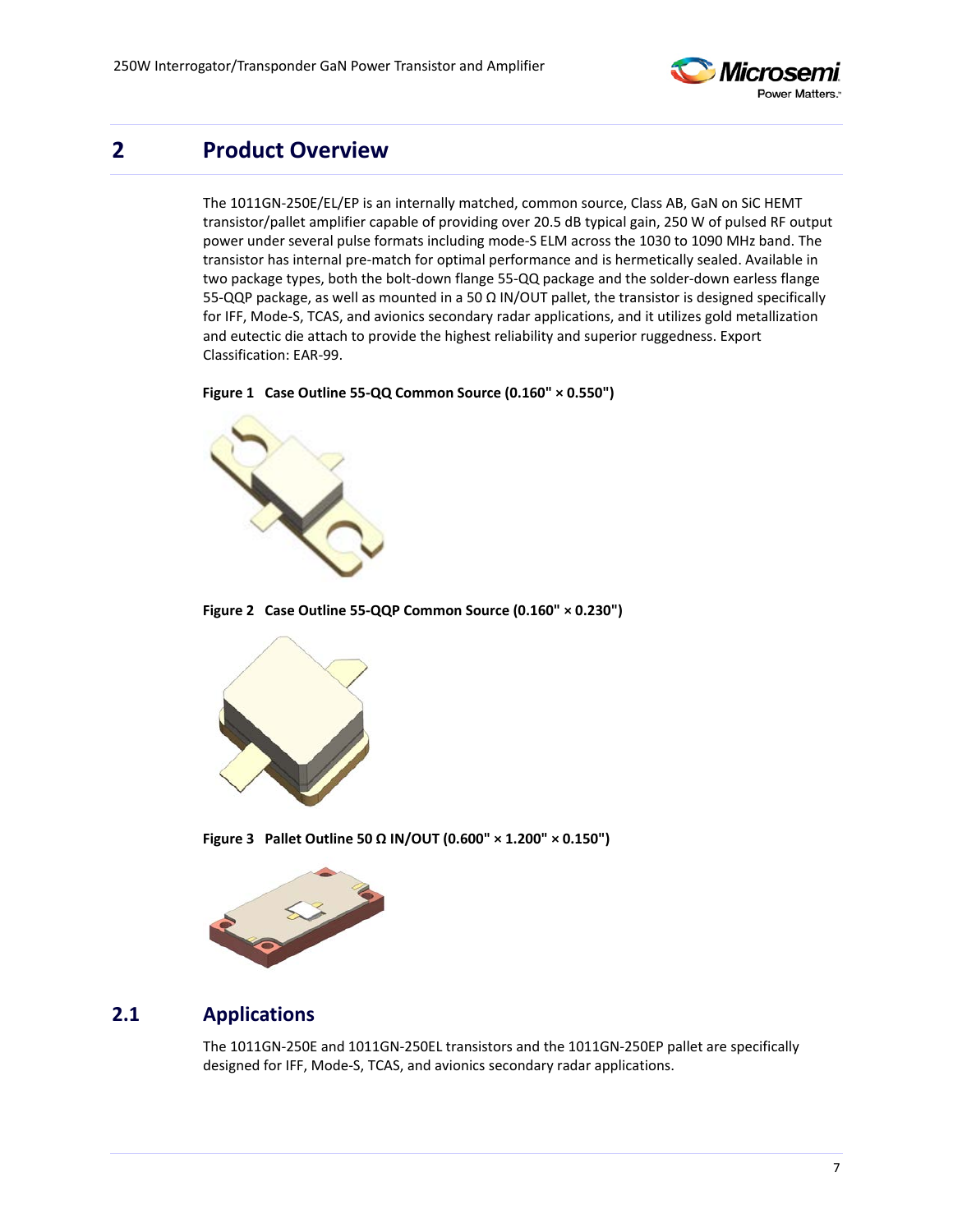

#### <span id="page-7-0"></span>**2.1.1 Key Features**

The following are the key features of the 1011GN-250E/EL E-Class Earless/Eared GaN transistor:

- 1030–1090 MHz, 250 W pulsed output power, 32 µS 2% pulsing
- Common source, Class AB, 50  $V_{DD}$  bias voltage
- High efficiency: >70% typical across the frequency band
- Extremely compact size
- High power gain: 20.5 dB typical
- Excellent gain flatness: 0.1 dB typical
- Ideal for IFF, Mode-S, TCAS, and avionics secondary radar applications
- Utilizes all-gold metallization and eutectic die attach for highest reliability
- 50 Ω IN/OUT lumped element, very small footprint, plug-and-play pallets available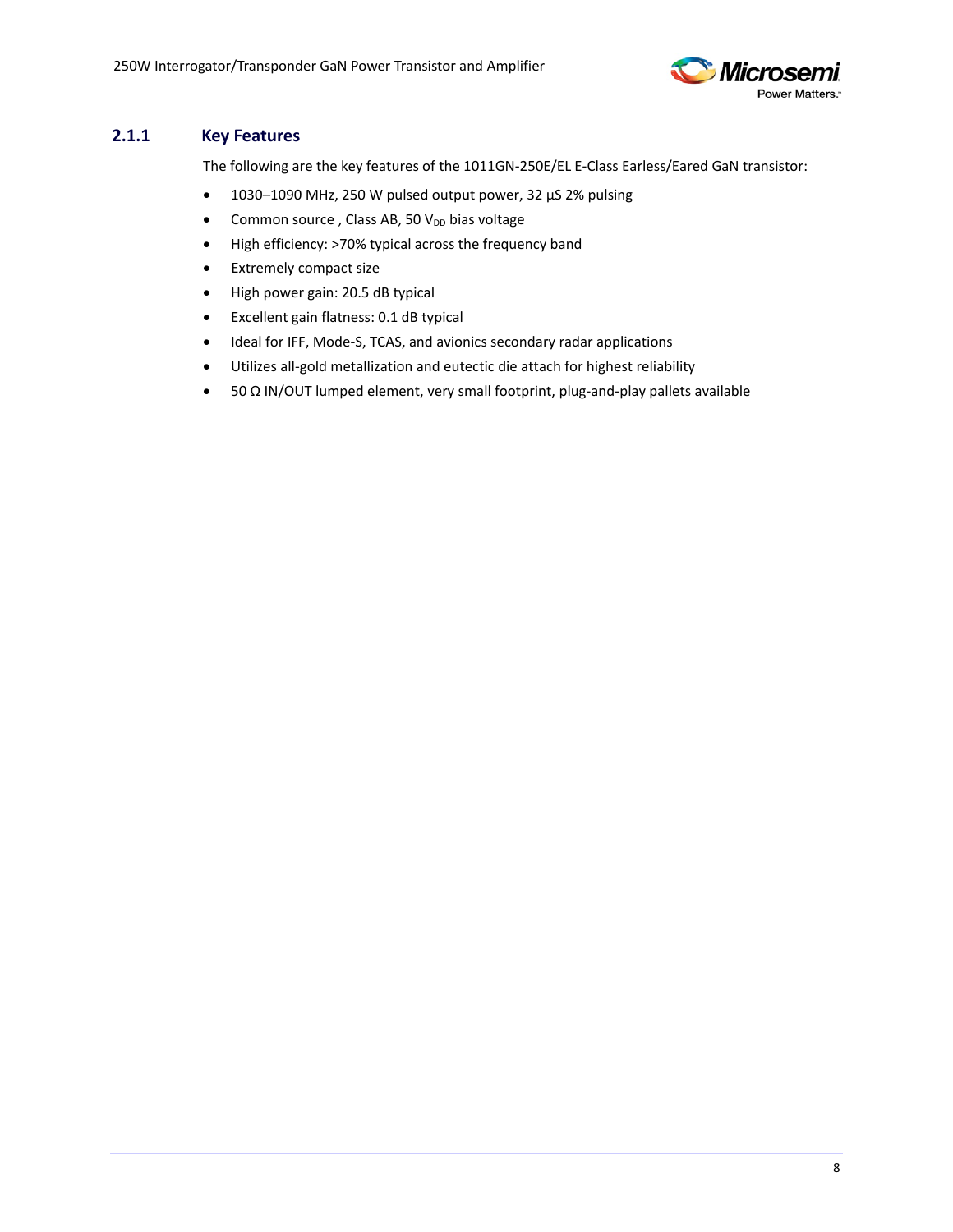

## <span id="page-8-0"></span>**3 Electrical Specifications**

### <span id="page-8-4"></span><span id="page-8-1"></span>**3.1 Absolute Maximum Ratings**

The following table shows the absolute maximum ratings at 25 °C unless otherwise specified.

#### **Table 1 Absolute Maximum Ratings**

| Rating                      |                                          | Value        | <b>Units</b> |
|-----------------------------|------------------------------------------|--------------|--------------|
| Maximum power dissipation   | Device dissipation at 25 °C              | 460          | w            |
| Maximum voltage and current | Drain-Source voltage (V <sub>DSS</sub> ) | 125          | ν            |
|                             | Gate-Source voltage $(V_{GS})$           | $-8$ to 0    | ν            |
| Maximum temperatures        | Storage temperature (T <sub>STG</sub> )  | $-55$ to 125 | °c           |
|                             | Operating junction temperature           | 200          | °c           |

### <span id="page-8-5"></span><span id="page-8-2"></span>**3.2 Electrical Characteristics at 25 °C**

The following table shows the typical electrical characteristics at 25 °C.

| Symbol                 | <b>Characteristics</b>     | <b>Test Conditions</b>                                | Min | <b>Typ</b> | Max  | <b>Units</b> |
|------------------------|----------------------------|-------------------------------------------------------|-----|------------|------|--------------|
| $P_{\text{OUT}}$       | Output power               | $P_{IN}$ = 2.5 W, Freq = 1030, 1090 MHz               | 250 | 280        |      | W            |
| G <sub>P</sub>         | Power gain                 | $P_{IN}$ = 2.5 W, Freg = 1030, 1090 MHz               | 20  | 20.5       |      | dB           |
| $n_{\rm p}$            | Drain efficiency           | $P_{IN}$ = 2.5 W, Freq = 1030, 1090 MHz               | 60  | 75         |      | %            |
| Dr                     | Droop                      | $P_{IN}$ = 2.5 W, Freq = 1030, 1090 MHz               |     | 0.14       | 0.5  | dB           |
| VSWR-T                 | Load mismatch<br>tolerance | $P_{OUT}$ = 250 W, Freq = 1030 MHz, 32 $\mu$ S-<br>2% |     |            | 5:1  |              |
| $\Theta$ <sub>IC</sub> | Thermal<br>resistance      | $32 \mu S$ , 2% duty cycle                            |     |            | 0.68 | °C/W         |

#### **Table 2 Typical Electrical Characteristics at 25 °C**

**Bias Condition**:  $V_{DD}$  = +50 V,  $I_{DQ}$  = 60 mA constant current ( $V_{GS}$  = -2.0 to -4.5 V typical)

### <span id="page-8-6"></span><span id="page-8-3"></span>**3.3 Functional Characteristics at 25 °C**

#### **Table 3 Typical Functional Characteristics at 25 °C**

| Symbol               | <b>Characteristic</b> | <b>Test Conditions</b>         | Min | <b>Typ</b> | Max | Units |
|----------------------|-----------------------|--------------------------------|-----|------------|-----|-------|
| D(Off)               | Drain leakage current | $V_{GS}$ = -8 V, $V_D$ = 125 V |     |            | 24  | mA    |
| I <sub>G</sub> (Off) | Gate leakage current  | $V_{GS} = -8 V$ . $V_D = 0 V$  |     |            |     | mA    |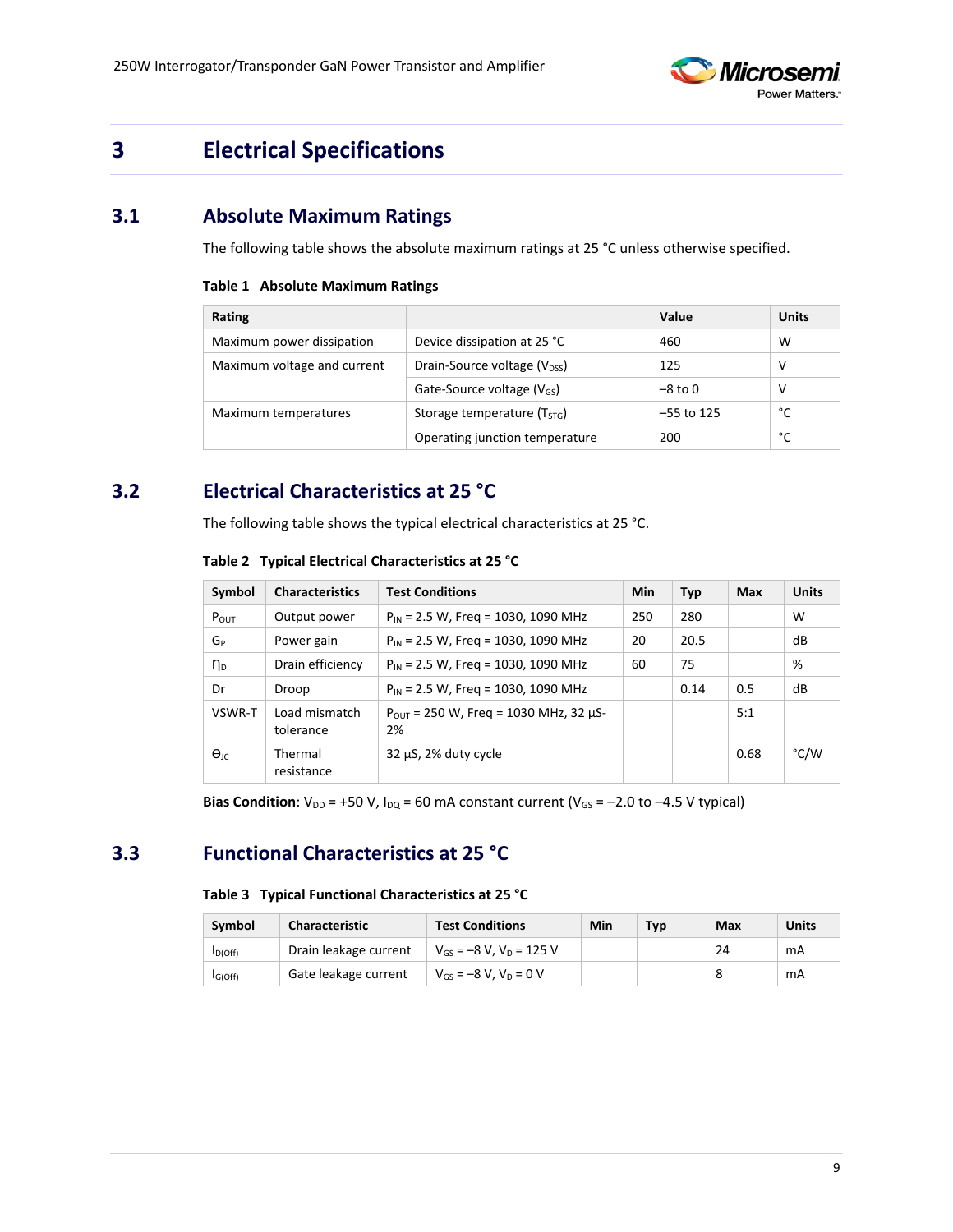

### <span id="page-9-3"></span><span id="page-9-0"></span>**3.4 Typical Broadband Performance Data (32 µS, 2% Pulsing)**

| <b>Frequency</b> | $P_{IN}$ (W) | $P_{OUT}$ (W) | $I_D$ (mA) | $IRL$ ( $dB$ ) | $\eta_{\text{D}}$ (%) | $G_P$ (dB) | Droop (dB) |
|------------------|--------------|---------------|------------|----------------|-----------------------|------------|------------|
| 1030 MHz         |              | 284           | 0.20       | $-8.0$         |                       | 20.5       | 0.12       |
| 1090 MHz         |              | 283           | 0.18       | $-12.0$        | 78                    | 20.5       | 0.12       |

#### **Table 4 Typical Broadband Performance Data (32 µS, 2% Pulsing)**

#### **Figure 4 Typical Broadband Performance Data Graphs**

<span id="page-9-2"></span>

### <span id="page-9-4"></span><span id="page-9-1"></span>**3.5 Critical Performance at PIN = 2.5 W (34 dBm)**

| Freq (GHz) | <b>Test Condition</b> | $P_0(W)$ | Gain (dB) | Eff $(\%)$ | Droop (dB) |
|------------|-----------------------|----------|-----------|------------|------------|
| 1.030      | $32 \mu S - 2\%$      | 283      | 20.5      | 72         | 0.12       |
| 1.030      | $128 \mu S - 10\%$    | 269      | 20.3      | 62         | 0.30       |
| 1.090      | $32 \mu S - 2\%$      | 284      | 20.5      | 78         | 0.12       |
| 1.090      | $128 \mu S - 10\%$    | 275      | 20.7      | 71         | 0.30       |

#### Table 5 Critical Performance at P<sub>IN</sub> = 2.5 W (34 dBm)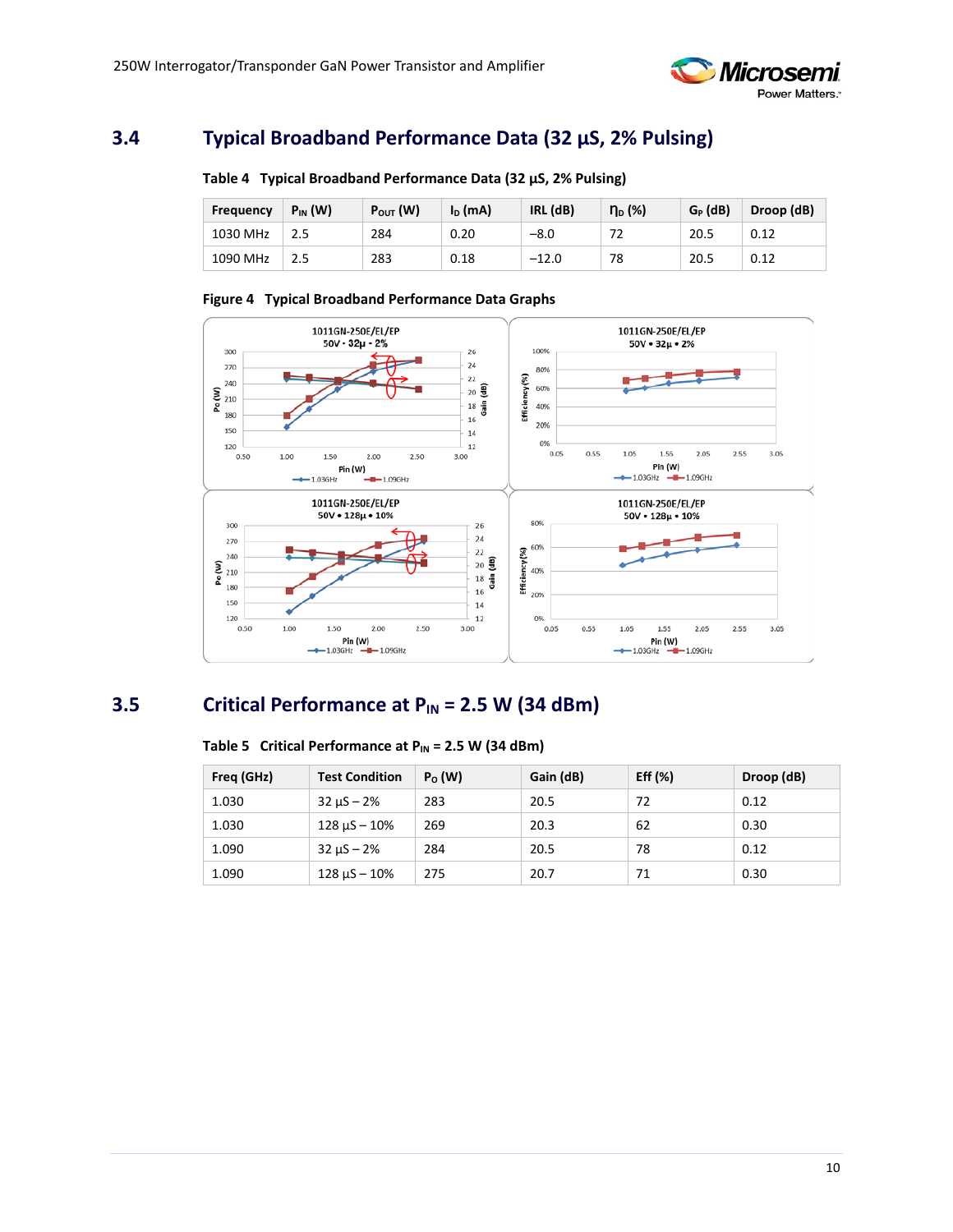

## <span id="page-10-1"></span><span id="page-10-0"></span>**4 Transistor Impedance Information**

The following diagram shows the transistor impedance information for 1011GN-250E/EL/EP.

#### **Figure 5 Impedance Definition**



For information about source and load impedances for 1011GN-250E/EL/EP, contact your Microsemi representative.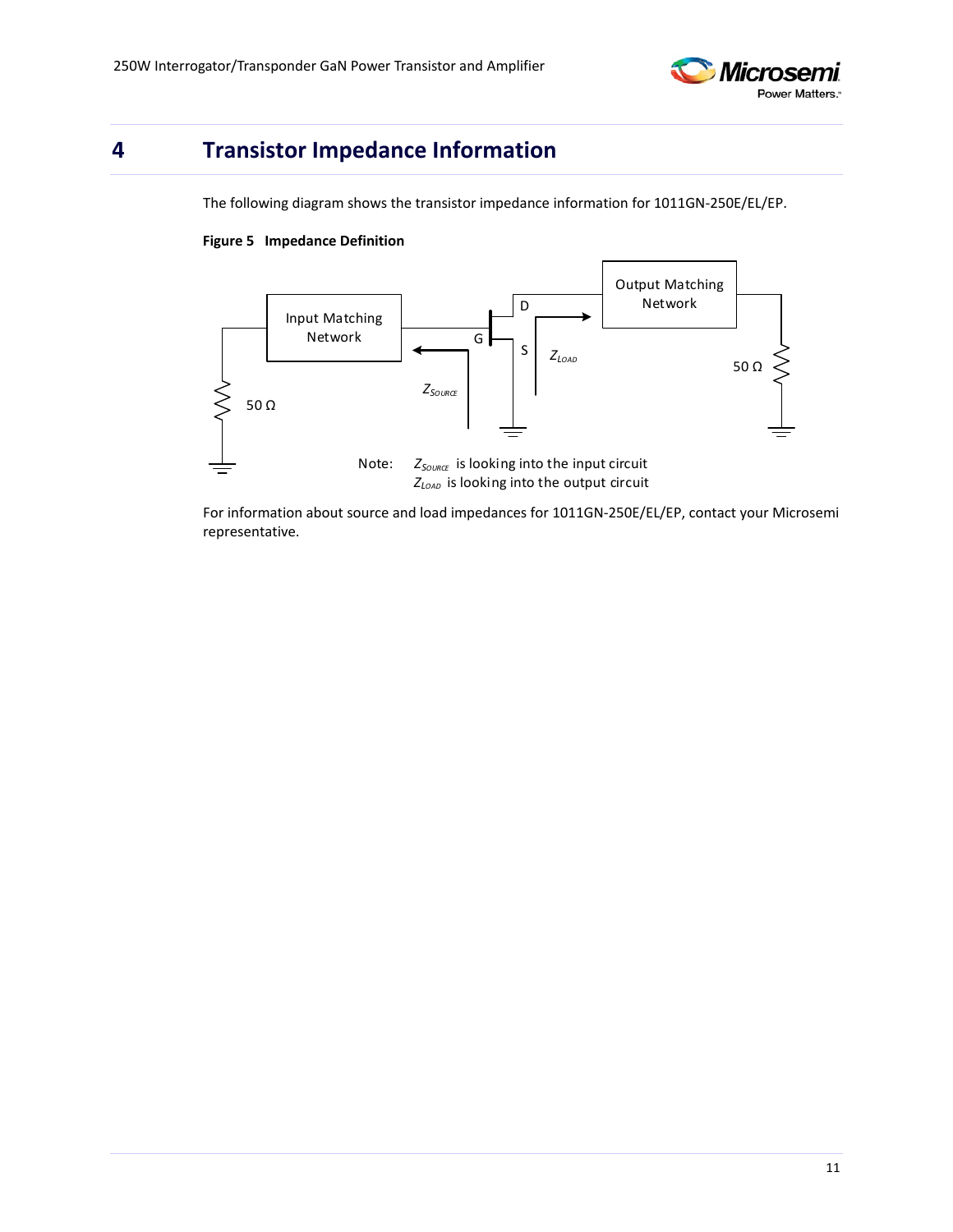

## <span id="page-11-0"></span>**5 Transistor Test Information**

### <span id="page-11-2"></span><span id="page-11-1"></span>**5.1 Transistor Test Circuit Diagram**

**Figure 6 Transistor Test Circuit**



The board material is Rogers Duroid 6006, 0.250" thickness, and εr = 6.15.

The following table lists the components for 1011GN-250E/EL.

<span id="page-11-3"></span>**Table 6 Component List 1011GN-250E/EL**

| <b>Item</b>    | <b>Description</b>                        | Value       |
|----------------|-------------------------------------------|-------------|
| C1             | Chip capacitor A size $-$ ATC 600S series | 68 pF       |
| C <sub>2</sub> | Chip capacitor A size $-$ ATC 600S series | 68 pF       |
| C <sub>3</sub> | Chip capacitor A size – ATC 600S series   | $9.1$ pF    |
| C4             | Chip capacitor A size                     | 470 pF      |
| C5             | Chip capacitor B size                     | 4.7 uF      |
| C <sub>6</sub> | Chip capacitor A size – ATC 600S series   | $5.6$ pF    |
| C7             | Chip capacitor A size                     | 2 to 2.5 pF |
| C8             | Chip capacitor A size $-$ ATC 600S series | $1.2$ pF    |
| C9             | Electrolytic capacitor (63 V)             | 470 uF      |
| C10            | Chip capacitor A size $-$ ATC 600S series | $6.8$ pF    |
| C11            | Chip capacitor A size – ATC 600S series   | $1.2$ pF    |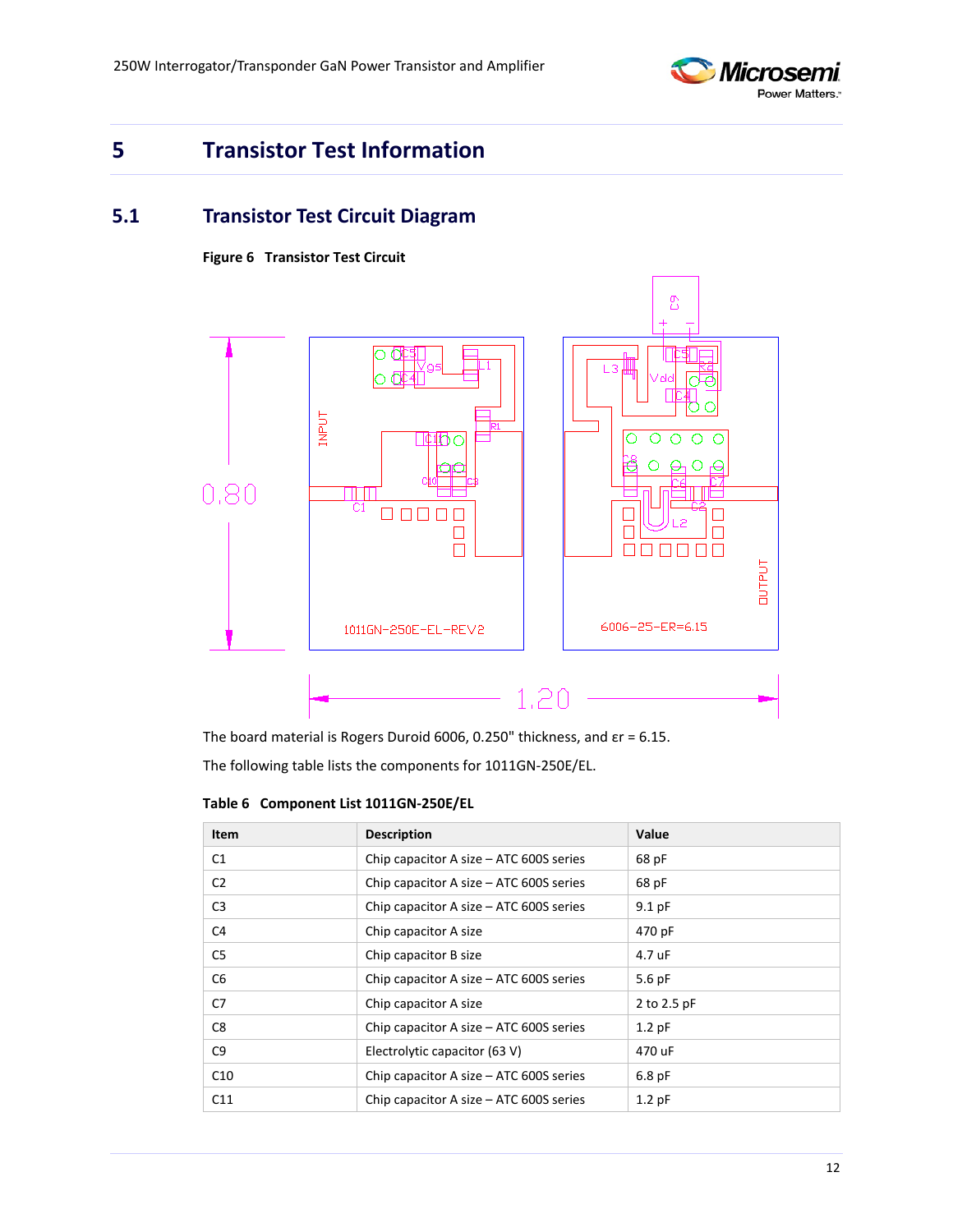

| Item           | <b>Description</b>               | Value         |
|----------------|----------------------------------|---------------|
| R1             | Chip resistor size 0805          | $40.2 \Omega$ |
| R <sub>2</sub> | Chip resistor size 0805          | 5.1 $\Omega$  |
| L1             | Chip inductor size 0805          | 47 nH         |
| L2             | 24 AWG Cu wire, Diameter = 0.07" | 1 Turn        |
| L3             | 24 AWG Cu wire, Length = 0.280"  | U Shape       |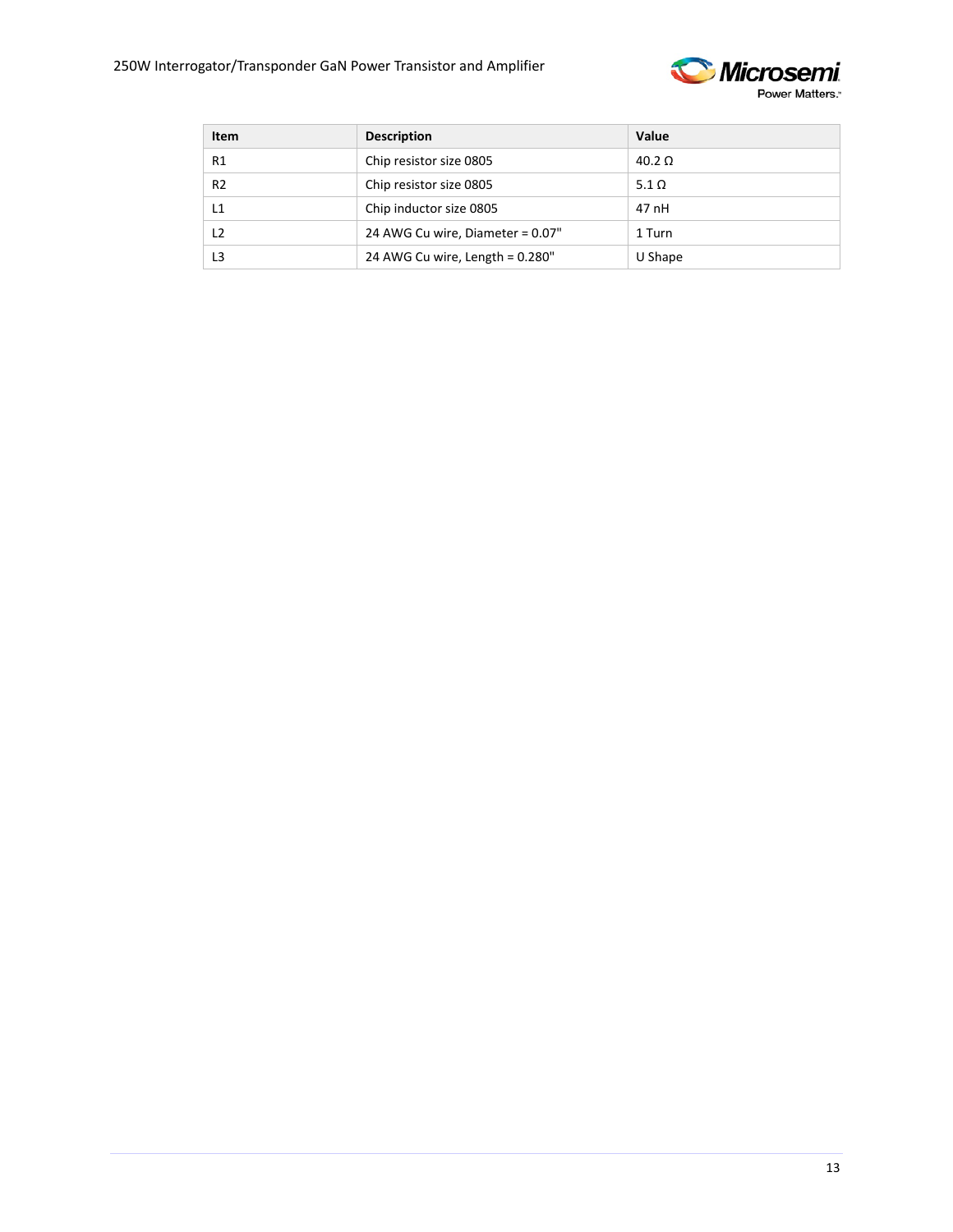

## <span id="page-13-0"></span>**6 Product Outline and Terminal Information**

The 1011GN-250E transistor is available in the 55-QQP case outline and the 1011GN-250EL transistor is available in the 55-QQP case outline. The 1011GN-250EP is available in the 90-1011GN-250EP pallet outline. All three products are configured for common source operation.

### <span id="page-13-2"></span><span id="page-13-1"></span>**6.1 55-QQ Common Source Package Dimensions and Terminal Information**



**Figure 7 55-QQ Package Dimensions and Terminal Information**

Pin 1: Drain, Pin 2: Source, Pin 3: Gate

#### <span id="page-13-3"></span>**Table 7 55-QQ Package Dimensions**

| Dim | <b>Millimeters</b> | Tol       | <b>Inches</b> | Tol       |
|-----|--------------------|-----------|---------------|-----------|
| Α   | 13.970             | 0.250     | 0.550         | 0.010     |
| B   | 4.570              | 0.250     | 0.160         | 0.010     |
| C   | 3.860              | 0.330     | 0.152         | 0.013     |
| D   | 1.270              | 0.130     | 0.050         | 0.005     |
| E   | 1.020              | 0.130     | 0.040         | 0.005     |
| F   | 1.700              | 0.130     | 0.067         | 0.005     |
| G   | 0.130              | 0.025     | 0.005         | 0.001     |
| н   | 8.130              | 0.250     | 0.320         | 0.010     |
| I   | $45^{\circ}$       | $5^\circ$ | $45^{\circ}$  | $5^\circ$ |
| J   | 5.080              | 0.250     | 0.200         | 0.010     |
| К   | 2.54 DIA           | 0.130     | 0.100 DIA     | 0.005     |
| L   | 1.270              | 0.130     | 0.050         | 0.005     |
| M   | 9.530              | 0.130     | 0.375         | 0.005     |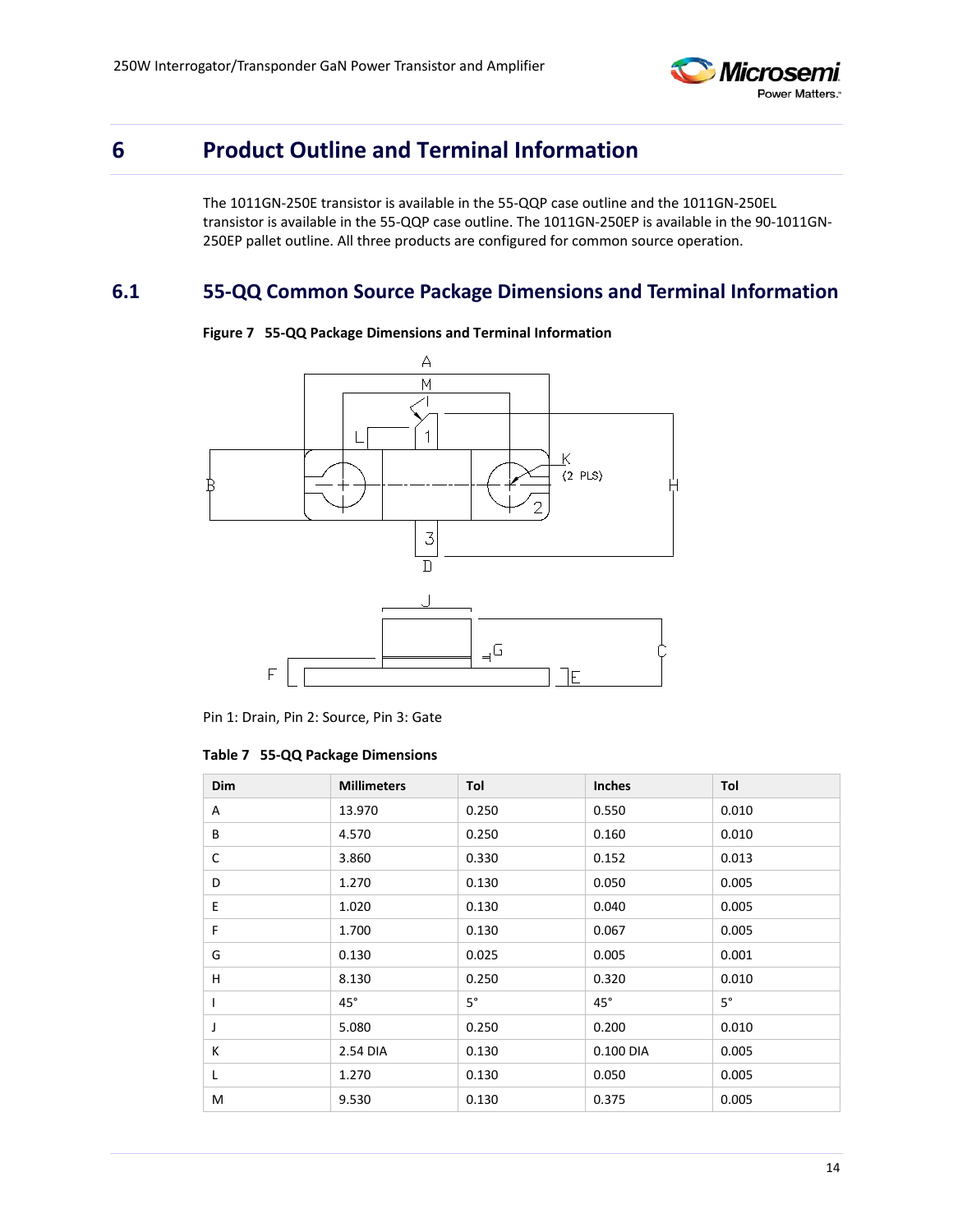

### <span id="page-14-1"></span><span id="page-14-0"></span>**6.2 55-QQP Common Source Package Dimensions and Terminal Information**

**Figure 8 55-QQP Package Dimensions and Terminal Information**



Pin 1: Drain, Pin 2: Source, Pin 3: Gate

| Dim | <b>Millimeters</b> | Tol       | <b>Inches</b> | Tol       |
|-----|--------------------|-----------|---------------|-----------|
| Α   | 5.840              | 0.250     | 0.230         | 0.010     |
| B   | 4.060              | 0.250     | 0.160         | 0.010     |
| C   | 3.170              | 0.050     | 0.125         | 0.002     |
| D   | 1.270              | 0.130     | 0.050         | 0.005     |
| E   | 1.020              | 0.130     | 0.040         | 0.005     |
| F   | 1.570              | 0.130     | 0.062         | 0.005     |
| G   | 0.130              | 0.020     | 0.005         | 0.001     |
| н   | 8.120              | 0.250     | 0.320         | 0.010     |
|     | $45^\circ$         | $5^\circ$ | $45^{\circ}$  | $5^\circ$ |
| J   | 5.080              | 0.250     | 0.200         | 0.010     |
| К   | 1.400              | 0.130     | 0.055         | 0.005     |

<span id="page-14-2"></span>**Table 8 55-QQP Package Dimensions**